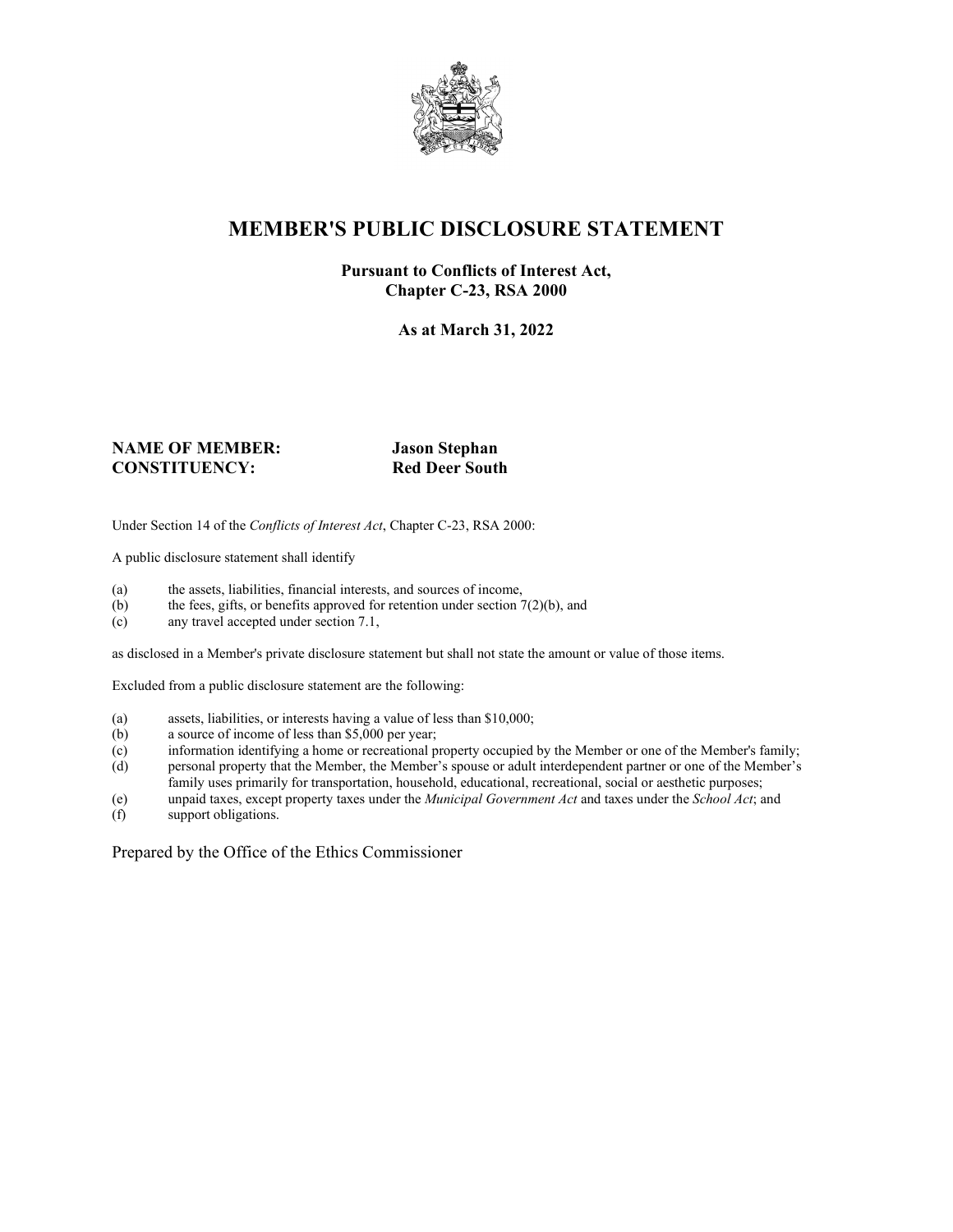## **FORM 1: MEMBER (Jason Stephan)**

| <b>INCOME</b>                                                                                   |                                                                                                                      |  |
|-------------------------------------------------------------------------------------------------|----------------------------------------------------------------------------------------------------------------------|--|
| <b>Source</b>                                                                                   | <b>Nature of Income</b>                                                                                              |  |
| <b>Province of Alberta</b>                                                                      | MLA Indemnity                                                                                                        |  |
| <b>Jason Stephan Professional Corp.</b>                                                         | Dividend Income                                                                                                      |  |
| <b>ASSETS</b>                                                                                   |                                                                                                                      |  |
| <b>Real Property</b>                                                                            | Other Property-Bahamas                                                                                               |  |
| <b>Bank, Trust Company or Other Financial</b><br><b>Institution</b>                             | TD Canada Trust                                                                                                      |  |
| <b>Publicly Traded Securities (stocks and bonds)</b><br>and Registered Retirement Savings Plans | Suncor Energy Inc, Automotive Finco Corp, Arc<br>Resources, Summerland Energy Inc., Exxon<br>Mobile, Crew Energy Inc |  |
| <b>Canada Savings Bonds, Guaranteed</b><br><b>Investment Certificates</b>                       | n/a                                                                                                                  |  |
| <b>Mutual Funds</b>                                                                             | n/a                                                                                                                  |  |
| <b>Annuities and Life Insurance Policies</b>                                                    | CPA Insurance Plans West, MLA Group Plan                                                                             |  |
| <b>Pension Rights</b>                                                                           | n/a                                                                                                                  |  |
| <b>Other Assets</b>                                                                             | n/a                                                                                                                  |  |
| <b>Gifts and Personal Benefits</b>                                                              | <b>Blanket from O'Chiese First Nation</b>                                                                            |  |
| <b>Travel on Non-commercial Aircraft</b>                                                        | n/a                                                                                                                  |  |
| <b>LIABILITIES</b>                                                                              |                                                                                                                      |  |
| <b>Mortgages</b>                                                                                | n/a                                                                                                                  |  |
| <b>Loans or Lines of Credit</b>                                                                 | n/a                                                                                                                  |  |
| <b>Guarantees</b>                                                                               | Lambourne Environmental Ltd.                                                                                         |  |
| Other                                                                                           | n/a                                                                                                                  |  |
| <b>FINANCIAL INTERESTS</b>                                                                      |                                                                                                                      |  |
| Jason Stephan Professional Corp.                                                                |                                                                                                                      |  |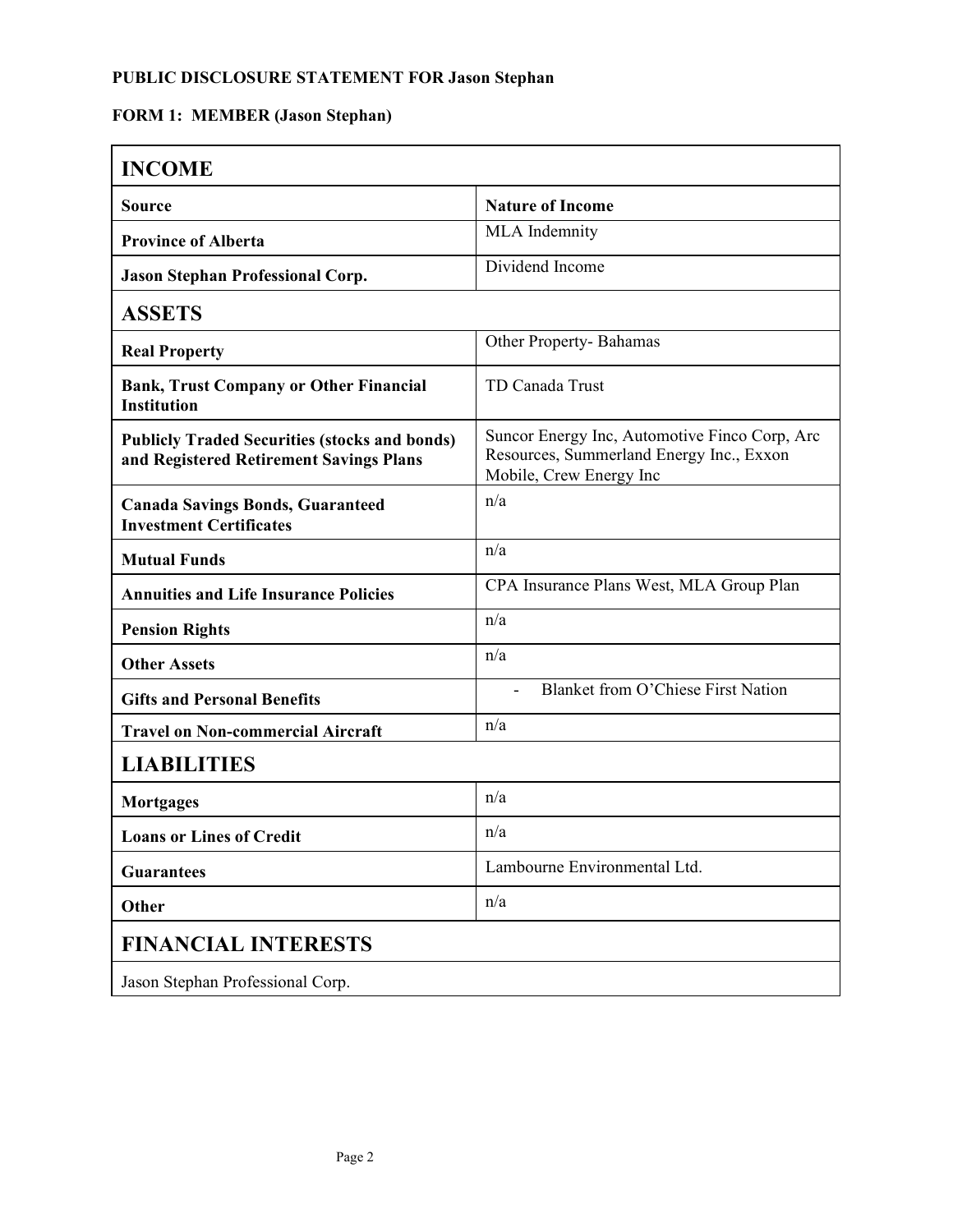#### **FORM 2: MEMBER'S SPOUSE/ADULT INTERDEPENDENT PARTNER (Jennifer Stephan)**

| <b>INCOME</b>                                                                                   |                                                                                                                       |  |
|-------------------------------------------------------------------------------------------------|-----------------------------------------------------------------------------------------------------------------------|--|
| <b>Source</b>                                                                                   | <b>Nature of Income</b>                                                                                               |  |
| Rental Income                                                                                   | Rent                                                                                                                  |  |
| Interest on Loans                                                                               | Loan Interest                                                                                                         |  |
| Investments                                                                                     | <b>Investment</b> Income                                                                                              |  |
| Bookkeeping                                                                                     | Income                                                                                                                |  |
| <b>ASSETS</b>                                                                                   |                                                                                                                       |  |
| <b>Real Property</b>                                                                            | Primary Residence<br><b>Secondary Residence</b><br>Rental Property: Red Deer AB (2)<br><b>Recreational Properties</b> |  |
| <b>Bank, Trust Company or Other Financial</b><br><b>Institution</b>                             | Joint with Spouse                                                                                                     |  |
| <b>Publicly Traded Securities (stocks and bonds)</b><br>and Registered Retirement Savings Plans | TD Mortgage 4.5% 1Oct20, Arc Resources,<br>Suncor Energy Inc, Crew Energy Inc.                                        |  |
| <b>Canada Savings Bonds, Guaranteed</b><br><b>Investment Certificates</b>                       | n/a                                                                                                                   |  |
| <b>Mutual Funds</b>                                                                             | n/a                                                                                                                   |  |
| <b>Annuities and Life Insurance Policies</b>                                                    | <b>CPA Insurance Plans West</b>                                                                                       |  |
| <b>Pension Rights</b>                                                                           | n/a                                                                                                                   |  |
| <b>Other Assets</b>                                                                             | Loans to personal friends, Purearth Organics                                                                          |  |
| <b>Gifts and Personal Benefits</b>                                                              | n/a                                                                                                                   |  |
| <b>LIABILITIES</b>                                                                              |                                                                                                                       |  |
| <b>Mortgages</b>                                                                                | TD Canada Trust                                                                                                       |  |
| <b>Loans or Lines of Credit</b>                                                                 | n/a                                                                                                                   |  |
| <b>Guarantees</b>                                                                               | n/a                                                                                                                   |  |
| Other                                                                                           | n/a                                                                                                                   |  |
| <b>FINANCIAL INTERESTS</b>                                                                      |                                                                                                                       |  |
| Lambourne Environmental Ltd., Jason Stephan Professional Corporation                            |                                                                                                                       |  |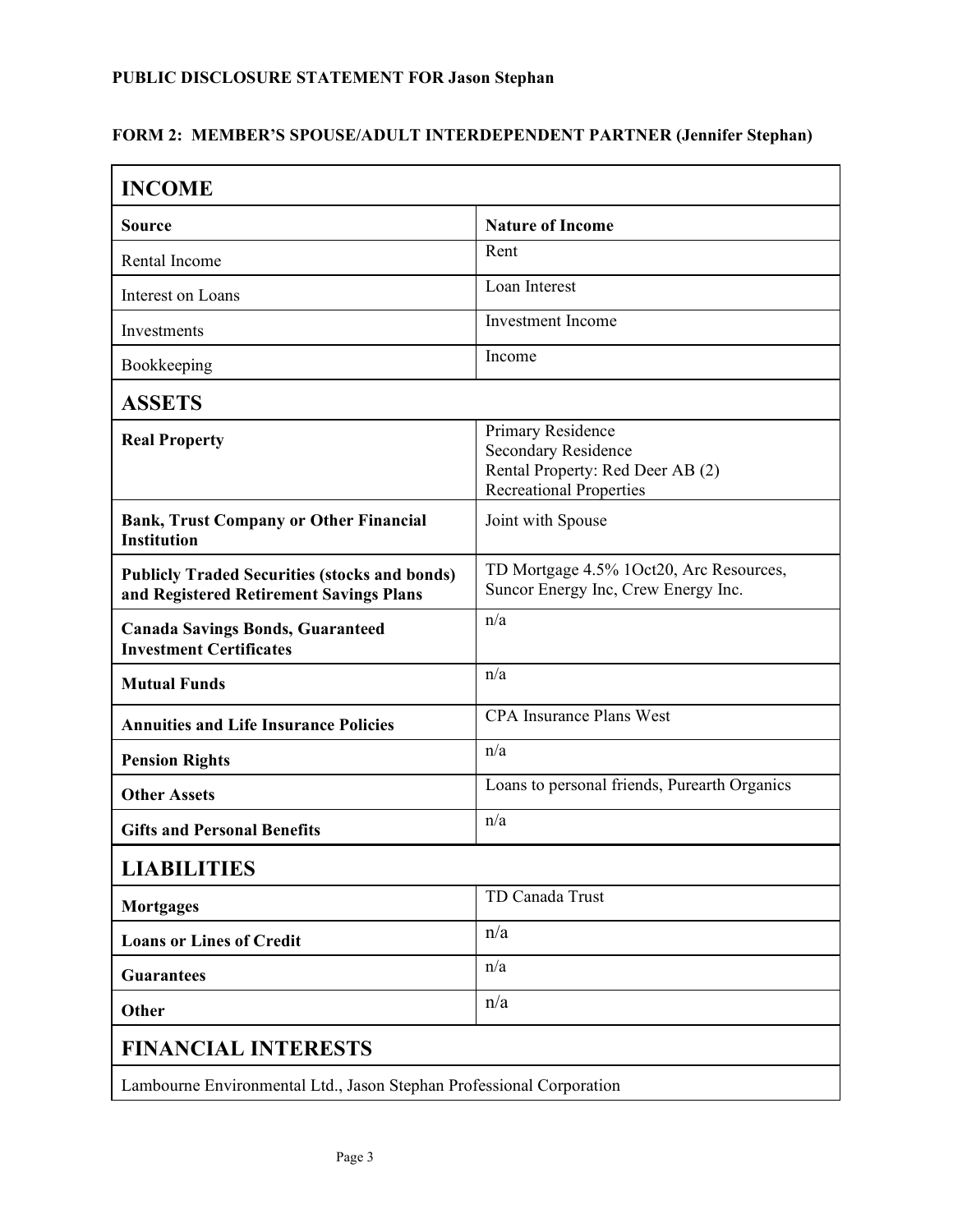# FORM 3: MEMBER'S MINOR CHILDREN (No. of Minor Children: 1)

| <b>INCOME</b>                                                                  |                         |  |
|--------------------------------------------------------------------------------|-------------------------|--|
| <b>Source</b>                                                                  | <b>Nature of Income</b> |  |
| n/a                                                                            | n/a                     |  |
| <b>ASSETS</b>                                                                  |                         |  |
| <b>Real Property</b>                                                           | n/a                     |  |
| <b>Bank, Trust Company or Other Financial</b><br><b>Institution</b>            | n/a                     |  |
| <b>Registered Education Savings Plan</b>                                       | <b>RESPs</b>            |  |
| <b>Canada Savings Bonds and Investments</b><br><b>Guaranteed by Government</b> | n/a                     |  |
| <b>Mutual Funds</b>                                                            | n/a                     |  |
| <b>Guaranteed Investment Certificates and</b><br><b>Similar Instruments</b>    | n/a                     |  |
| <b>Annuities and Life Insurance Policies</b>                                   | n/a                     |  |
| <b>Pension Rights</b>                                                          | n/a                     |  |
| <b>Other Assets</b>                                                            | n/a                     |  |
| <b>LIABILITIES</b>                                                             |                         |  |
| <b>Mortgages</b>                                                               | n/a                     |  |
| <b>Loans or Lines of Credit</b>                                                | n/a                     |  |
| <b>FINANCIAL INTERESTS</b><br>n/a                                              |                         |  |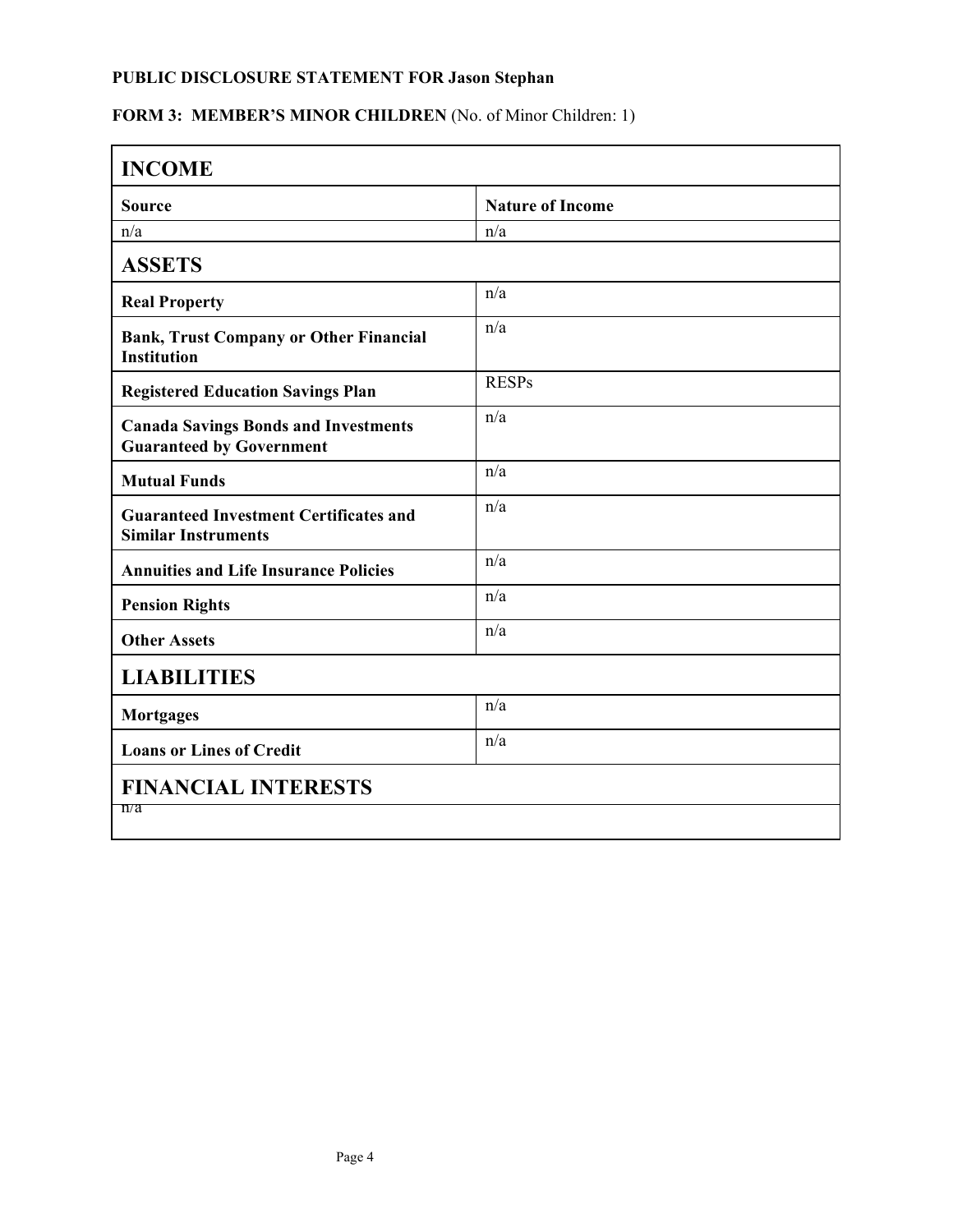# **FORM 4: PRIVATE CORPORATIONS (Jason Stephan Professional Corp.)**

| <b>INCOME</b>                                                                                   |                         |  |
|-------------------------------------------------------------------------------------------------|-------------------------|--|
| <b>Source</b>                                                                                   | <b>Nature of Income</b> |  |
| <b>Legal Practice</b>                                                                           | Fees                    |  |
| <b>ASSETS</b>                                                                                   |                         |  |
| <b>Real Property</b>                                                                            | Red Deer, AB            |  |
| <b>Bank, Trust Company or Other Financial</b><br><b>Institution</b>                             | TD Canada Trust         |  |
| <b>Publicly Traded Securities (stocks and bonds)</b><br>and Registered Retirement Savings Plans | n/a                     |  |
| <b>Canada Savings Bonds, Guaranteed</b><br><b>Investment Certificates</b>                       | <b>GICs</b>             |  |
| <b>Mutual Funds</b>                                                                             | n/a                     |  |
| <b>Annuities and Life Insurance Policies</b>                                                    | n/a                     |  |
| <b>Pension Rights</b>                                                                           | n/a                     |  |
| <b>Other Assets</b>                                                                             | Furnishings             |  |
| <b>LIABILITIES</b>                                                                              |                         |  |
| <b>Mortgages</b>                                                                                | n/a                     |  |
| <b>Loans or Lines of Credit</b>                                                                 | n/a                     |  |
| <b>Guarantees</b>                                                                               | n/a                     |  |
| Other                                                                                           | n/a                     |  |
| <b>FINANCIAL INTERESTS</b>                                                                      |                         |  |
| Calston Exploration, Canadian Natural Resources                                                 |                         |  |